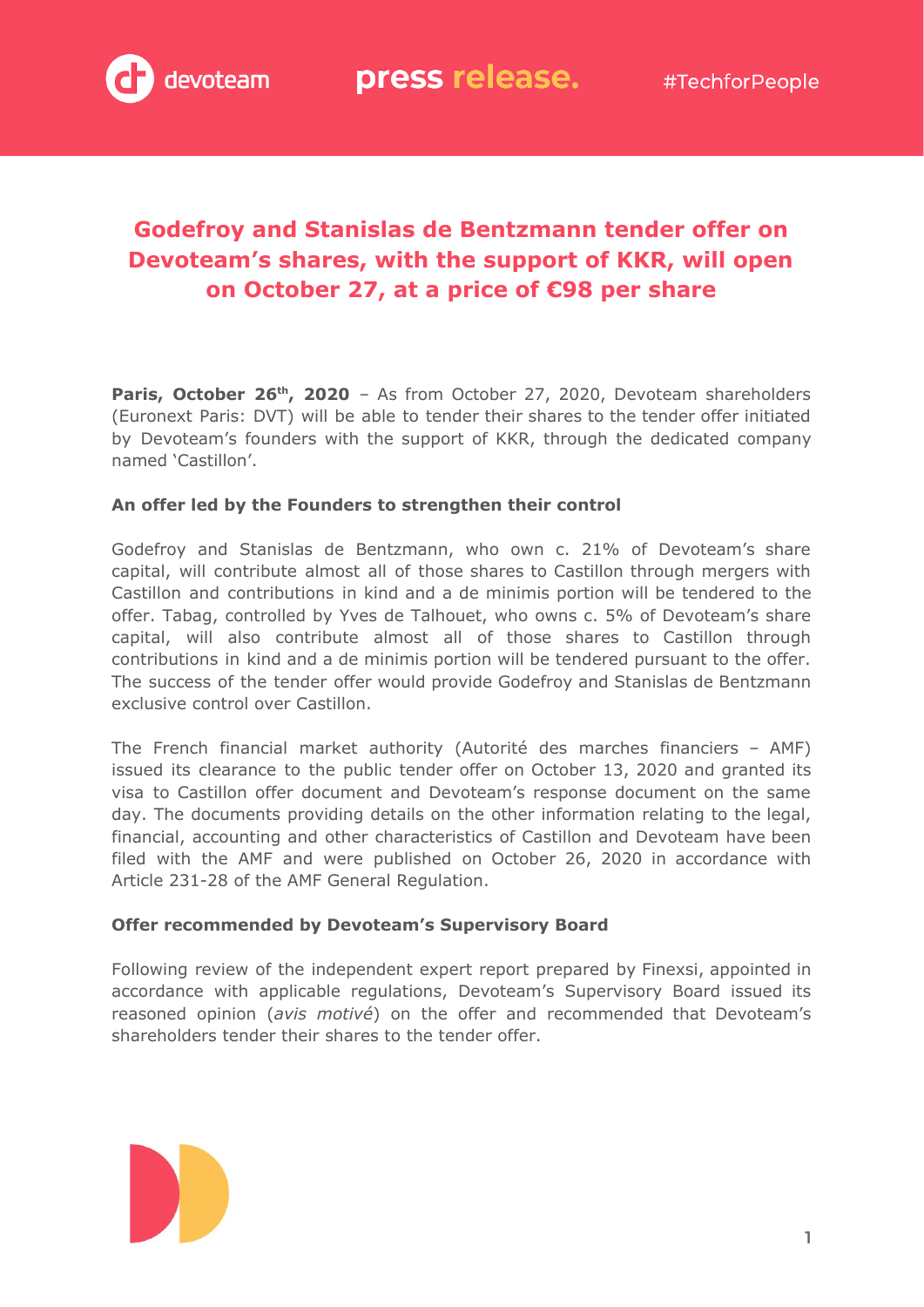

### **A price of €98 per share representing a premium of 29.5%**

The offer price of  $\epsilon$ 98 per share represents a premium of 29.5% over the volume weighted average share price of the last thirty trading days before the announcement of the offer (on July 9, 2020). The independent expert declared that the price offered, €98 per share, shows a premium compared to all the valuation criteria used as the main criteria and therefore stated "*we believe that the offer price of €98 per share is fair from a financial point of view to Devoteam's shareholders*".

## **Timetable**

The closing date of the offer has been set by the AMF on November 30, 2020.

#### **Availability of documents relating to the offer**

Castillon's offer document and Devoteam's response document, as approved by the AMF on October 13, 2020 under visa no. 20-504 and visa no. 20-505 respectively, as well as documents relating to the other information of each company, are available on the AMF website [\(www.amf-france.org\)](http://www.amf-france.org/), and on the Devoteam website ([https://www.devoteam.com/investors/tender-offer/\)](https://www.devoteam.com/investors/tender-offer/). These documents can be obtained free of charge from Devoteam (73 rue Anatole France, 92300 Levallois-Perret, France).

#### **Important information**

This press release is disseminated for information purposes only and does not constitute an offer to purchase, or a solicitation of an offer to sell, any securities of Devoteam.

Investors and shareholders are strongly advised to read the documentation relating to the tender offer, which contains the terms and conditions of the tender offer, as well as, as the case may be, any amendments and supplements to those documents as they will contain important information about Castillon, Devoteam and the tender offer.

This press release must not be published, broadcast or distributed, directly or indirectly, in any country in which the distribution of this information is subject to legal restrictions. The tender offer is not open to the public in jurisdictions in which its launch is subject to legal restrictions.